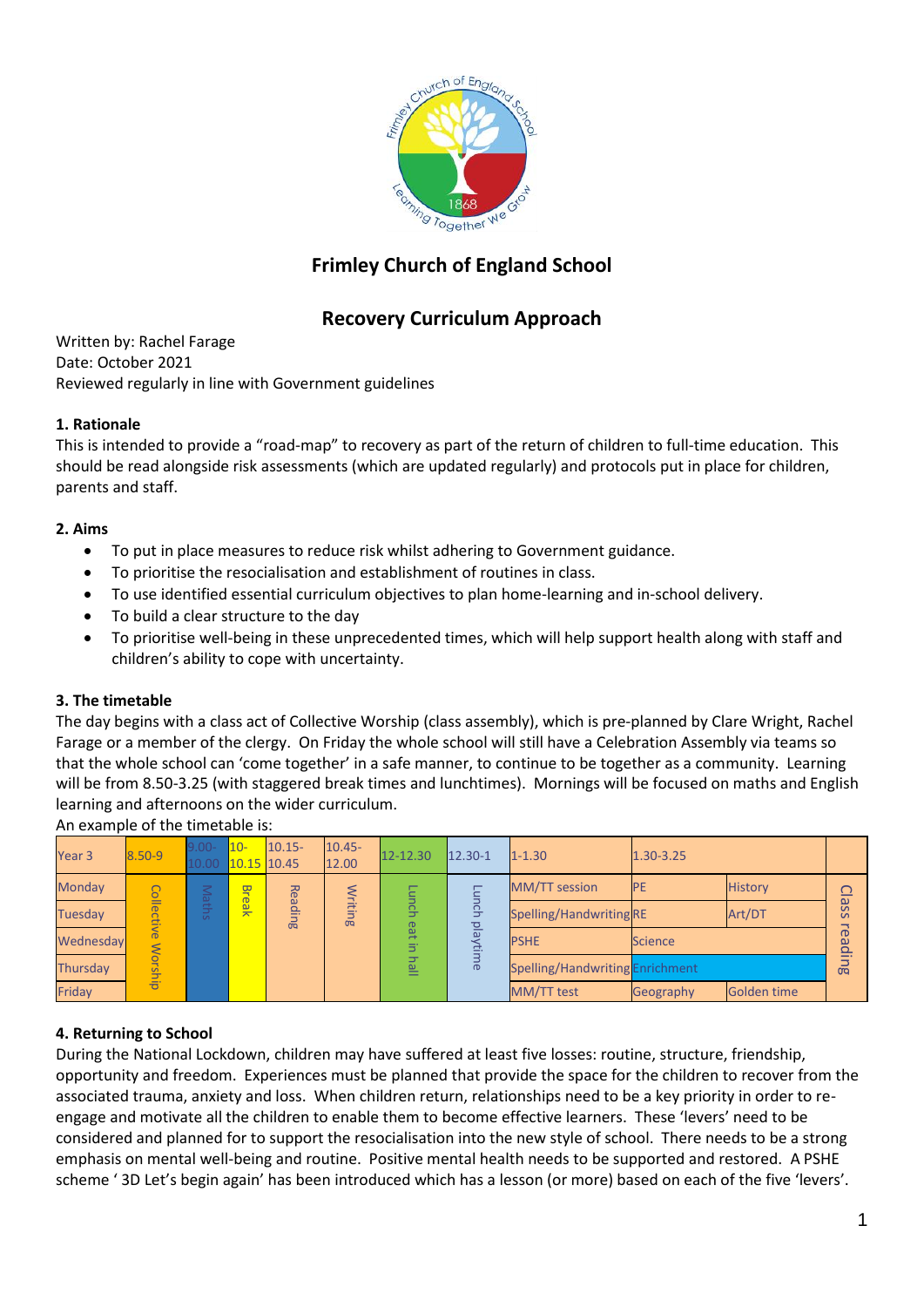Lever 1: Relationships – we can't expect all of our students to return joyfully, and many of the relationships that were thriving, may need to be invested in and restored. We need to plan for this to happen, not assume that it will. Reach out to greet them, use the relationships we build to cushion the potential discomfort of returning.

Staff will model positive interactions, using praise and general conversations and use PSHE and PE (and other areas of the planned curriculum) as a vehicle for team building and developing positive socialisation skills.

 Lever 2: Community – We need to listen to what has happened in this time, understand the needs of our children and engage them in the transitioning of learning back into school. 1:1 conversation rather than class conversations may be necessary for some children.

Daily acts of Collective Worship will be based on the theme of well-being and there will be opportunities provided for class and individual conversations where necessary. A PSHE scheme '3D Let's begin again' based on the five levers and in particular well-being will be used in September to address the needs of children. The PSHE curriculum from September onwards will then continue to address well-being alongside the statutory requirements for this subject area.

 Lever 3: Transparent curriculum – some of our students may feel like they have lost time in learning and we must show them how we are addressing these gaps, consulting and co-constructing with our students to heal this potential sense of loss.

As part of our ongoing assessment systems, we regularly review children's progress and this information will inform future planning. All curriculum objectives will be prioritised into essential, desirable and optional and then taught accordingly. The table below shows the order in which topics/subjects will be taught. Curriculum coverage will also include self- assessment discussions with children to identify what they are finding challenging.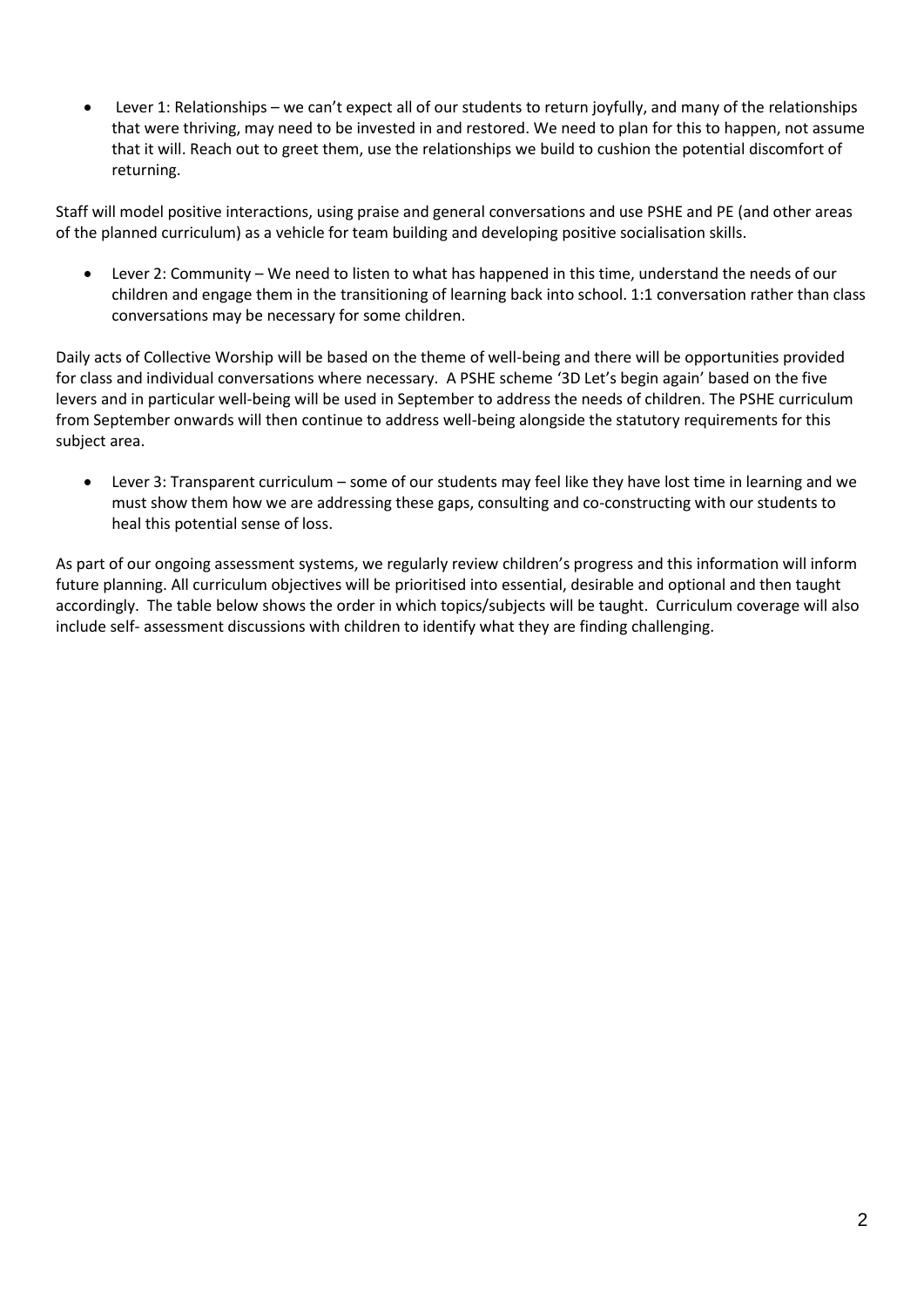Please note that the teaching of **essential**, desirable and optional objectives is subject to change as it is dependent on the needs of the cohort and the speed at which objectives are covered. This will be reviewed in Middle Leadership meetings.

# Recovery Curriculum 2020-21

**Lever 1: Relationships** – we can't expect our students to return joyfully, and many of the relationships that were thriving, may need to be invested in and restored. We need to plan for this to happen, not assume that it will. Reach out to greet them, use the relationships we build to cushion the discomfort of returning.

**Lever 2: Community** – we must recognise that curriculum will have been based in the community for a long period of time. We need to listen to what has happened in this time, understand the needs of our community and engage them in the transitioning of learning back into school.

**Lever 3: Transparent Curriculum** – all of our students will feel like they have lost time in learning and we must show them how we are addressing these gaps, consulting and co-constructing with our students to heal this sense of loss.

Lever 4: Metacognition – in different environments, students will have been learning in different ways. It is vital that we make the skills for learning in a school environment explicit to our students to reskill and rebuild their confidence as learners.

**Lever 5: Space – to be, to rediscover self, and to find their voice on learning in this issue**. It is only natural that we all work at an incredible pace to make sure this group of learners are not disadvantaged against their peers, providing opportunity and exploration alongside the intensity of our expectations.

<https://www.evidenceforlearning.net/recoverycurriculum/>

| 2020-21                             | Autumn 1                                       | Autumn 2                  | Spring                  | Summer                  |
|-------------------------------------|------------------------------------------------|---------------------------|-------------------------|-------------------------|
| Done                                | Week 1-'3D Let's begin                         | RSE-revisit               | English and maths       | English and maths       |
| 2019/20                             | again' resources (UKS2                         | previous year and         | objectives              | objectives              |
| objectives mapped                   | and LKS2) cover all strands                    | teach current year        |                         |                         |
| out-RF knows                        | of the curriculum above.                       |                           | <b>Essential</b>        |                         |
| coverage until                      |                                                | PSHE/Well-being           | objectives/topics       | Begin/continue to       |
| March (and what                     | Well-being                                     | starters if necessary     | covered                 | teach desirable         |
| has been covered                    | starters/assemblies                            | to continue               |                         | objectives              |
| since children                      |                                                |                           | Begin to teach          |                         |
| have been at                        | Values                                         | English and maths         | desirable objectives    | If time, cover          |
| home-this will be                   |                                                | Continue <b>essential</b> |                         | some optional           |
| the starting point                  | <b>Metacognition-Frimley</b>                   | year groups               |                         | objectives              |
| for September's                     | Learner                                        | objectives if have        |                         |                         |
| teaching. Year                      |                                                | completed 'catch          |                         |                         |
| leaders are aware                   | Cover maths and English                        | up' objectives            |                         |                         |
| that this is the                    | objectives on coverage                         |                           |                         |                         |
| starting point.                     | document from previous                         | Continue essential        |                         |                         |
|                                     | year and from year group                       | objectives in all         |                         |                         |
| essential,                          | profile.                                       | curriculum areas          |                         |                         |
| desirable and                       |                                                |                           |                         |                         |
| optional objectives                 | 'gap' filling from                             |                           |                         |                         |
| identified in all                   | assessment                                     |                           |                         |                         |
| subject areas.                      |                                                |                           |                         |                         |
|                                     | PSHE-relationships                             |                           |                         |                         |
|                                     |                                                |                           |                         |                         |
|                                     | Essential objectives in all                    |                           |                         |                         |
| PPA- music and                      | curriculum areas<br>Harvest- as an assembly so |                           | Consider 'Year 5        | Prioritise topics left- |
| French taught here                  | that teaching time in year 4 is                |                           | Easter service' so that | if time which would     |
| so that one or two                  | maximised                                      |                           | as little time as       | we cover?               |
| subjects are covered<br>in PPA time |                                                |                           | possible is lost        |                         |
|                                     |                                                |                           |                         |                         |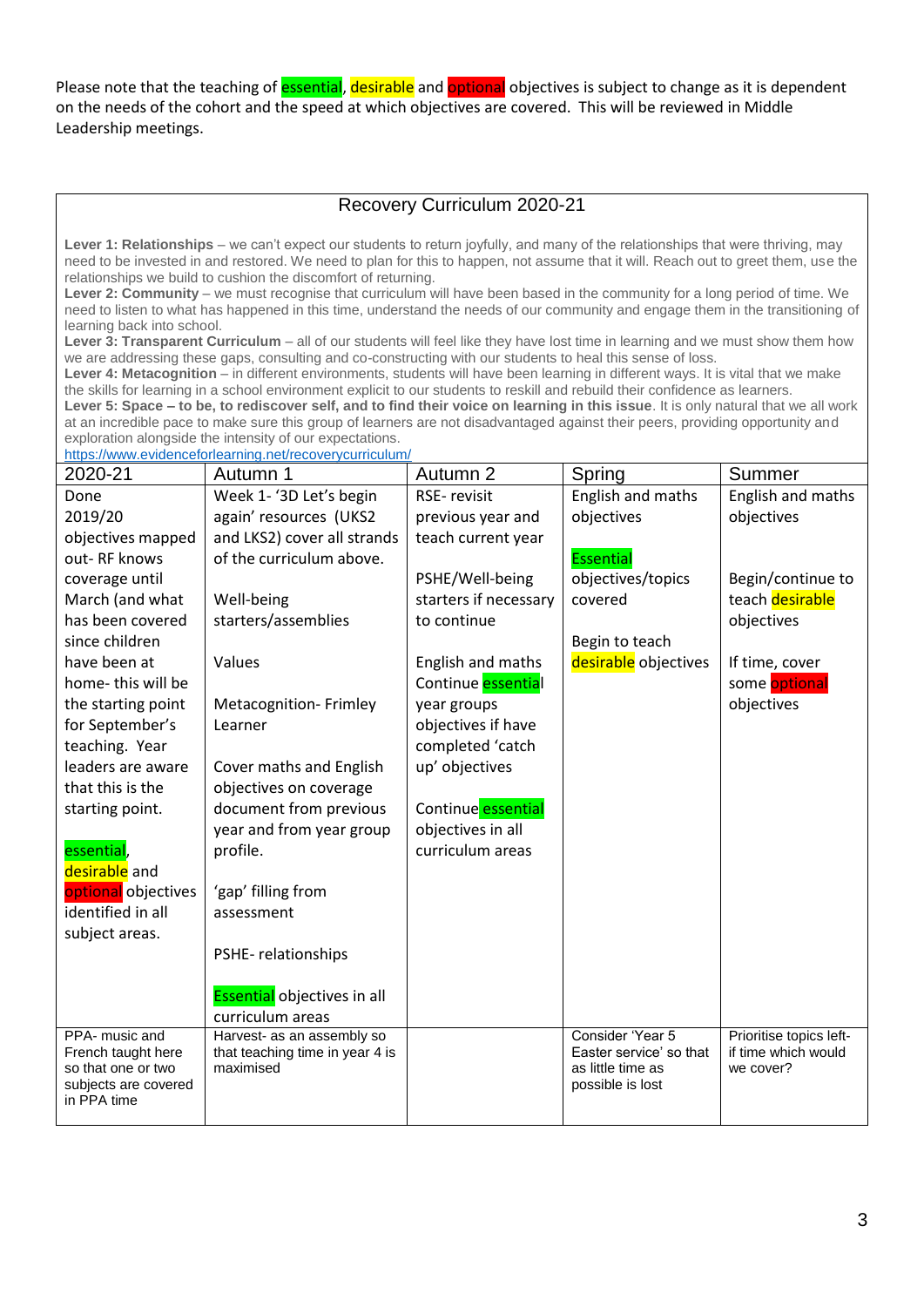|  |  |  | Here is an example of the essential, desirable and optional objectives in Year 4 Science: |
|--|--|--|-------------------------------------------------------------------------------------------|
|  |  |  |                                                                                           |

Once again in for the academic year 2021-22 the objectives were reviewed and anything not covered was moved to the relevant year. Enrichment will teach many of the aspects of Art and DT which were not covered. This will be constantly reviewed over the course of this academic year.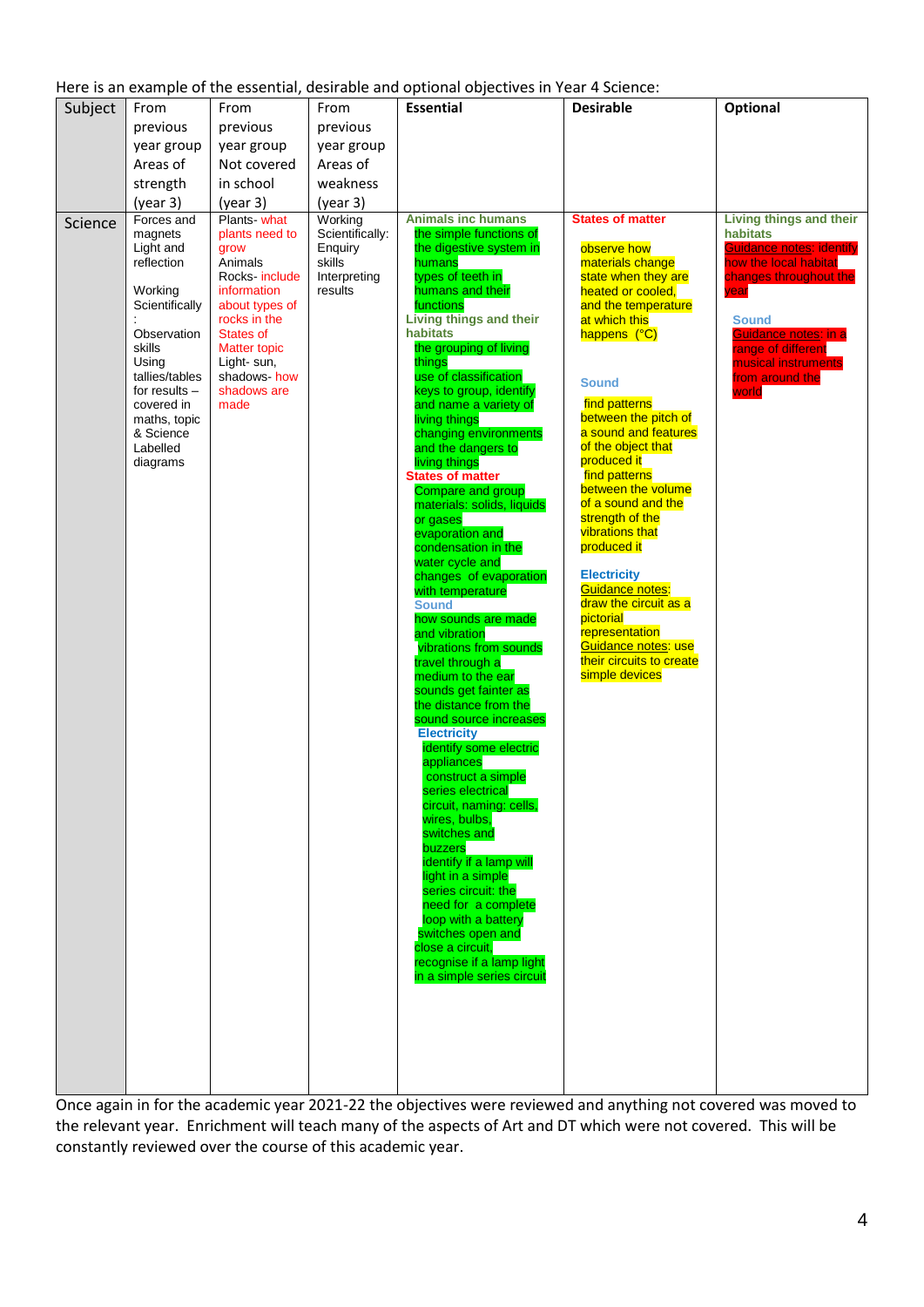Lever 4: Metacognition – in different environments, students will have been learning in different ways. It is vital that we make the skills for learning in a school environment explicit to our students to reskill and rebuild their confidence as learners.

Staff will ensure each individual child will be equally challenged and motivated through an adaptive curriculum and through personalised learning. Teachers will explain the skills they are using so children are learning how to learn which is at the core of what we teach. To encourage children, we will revisit our Frimley Learner attributes (encouraging use of the passports) and values within our daily teaching.

 Lever 5: Space – to be, to rediscover self, and to find their voice on learning in this issue, providing opportunity and exploration alongside the intensity of our expectations.

Staff will ensure they support children at a timely pace, so that all children can flourish. It will be important to plan for experiences that provide the space for recovery, emotionally and academically.

We will continue to incorporate all of these elements into everyday life at Frimley.

At Frimley we pride ourselves on valuing all pupils, and adults as individuals, nurturing the whole child. The diagram below was shared with all staff at the September INSET in order to remind staff how we can focus on the whole child and how we can support them.



#### **Risk Assessment**

A risk assessment for pupils and information for parents have been put together and are shared via email and at: <https://www.frimley.surrey.sch.uk/page/?title=COVID19&pid=44>

When the risk assessment is updated, it is shared with the relevant stakeholders. The school AQC have all of the relevant documentation. Subject specific guidance has also been shared by subject leaders.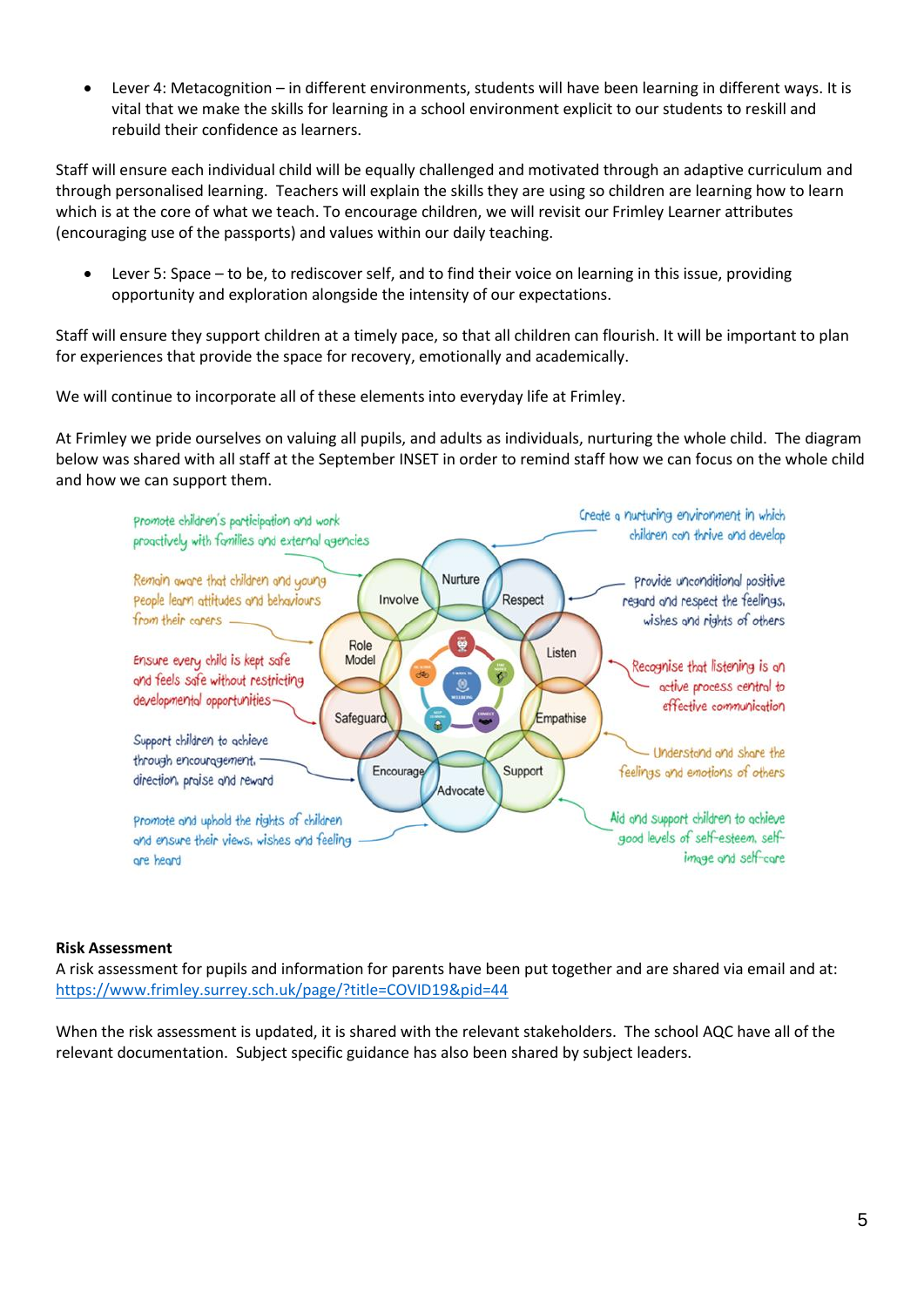### **Remote education support**

Scenarios we have plans for:

a, A child at home (but not unwell) as he/she has been tested positive and is therefore isolating, or is required to be in quarantine after returning home from abroad. Parents will be emailed a 'pack' of resources daily (by 10am). The following will be sent home via the office:

Maths- flipcharts as a pdf and any scaffolding/worksheets

English- Word document as a PDF in 'The Write Stuff' format

Wider curriculum work (including weekly PSHE) flipcharts as PDFs

Reading- Years 3, 4 and 5 will encourage daily reading and reflections on the books they are reading at home. Year 6 will be sending home PDFs of the Reading sessions taught in school.

When they know a child is isolating, the office will email the pack of work and will email the class teacher to let them know it has been sent.

b, A class/year group is at home as the school have been advised by PHE that there needs to be a closure due to an increased number of positive cases

On day one- the children are to complete homework which is set weekly by the year group. This is in order for teachers to set up the live lessons (Teams).

On day two- the same pack as in scenario a will be sent home.

Live teaching sessions (via Teams) will begin with all of the class invited to all of the sessions. The live teaching session will run for three hours in the morning (however in this time there may be time for independent learning where cameras and microphones are turned off.) If the teacher is ill live teaching will not take place and the parents will be notified of this. The info@frimley.surrey.sch.uk will be used in order for parents to ask questions or to send in work to show the teacher.

#### c, Whole school closure

On day one- the children are to complete homework which is set weekly by the year group. This is in order for teachers to set up the pre-recorded video input, live lessons (Teams) and Class Connect sessions (Teams). On day two- the same pack as in scenario a will be sent home but will now include links to pre-recorded video input to introduce daily maths and English lessons and a wider curriculum area. The pre-recording of video input to lessons is shared over the year group so one teacher may record English, one maths and one another area. If one member of teaching staff is unwell video lessons will still be recorded for English and maths.

Live teaching sessions (via Teams) will begin. Each child will be invited to participate in one live teaching morning a week (with their class teacher) of groups of up to six children so that the teacher can assess and monitor and can give 'face to face' contact where possible. The live teaching session will run from 9-12 (however in this time there may be time for independent learning where cameras and microphones are turned off.) The day and time (9-12) of the live learning will be sent in the email inviting the child to their live lesson. If the teacher is ill live teaching will not take place and the parents will be notified of this.

Class Connect sessions (via Teams) will happen on all of the days the teacher is live teaching. It is an opportunity for the class to get together, connect, and share the class reading book. Again this is subject to the teacher being well.

d, School open to key workers only. Key worker children assigned to LSAs in school, with SLT offering support. Class teachers will follow the procedures in c, as far as possible